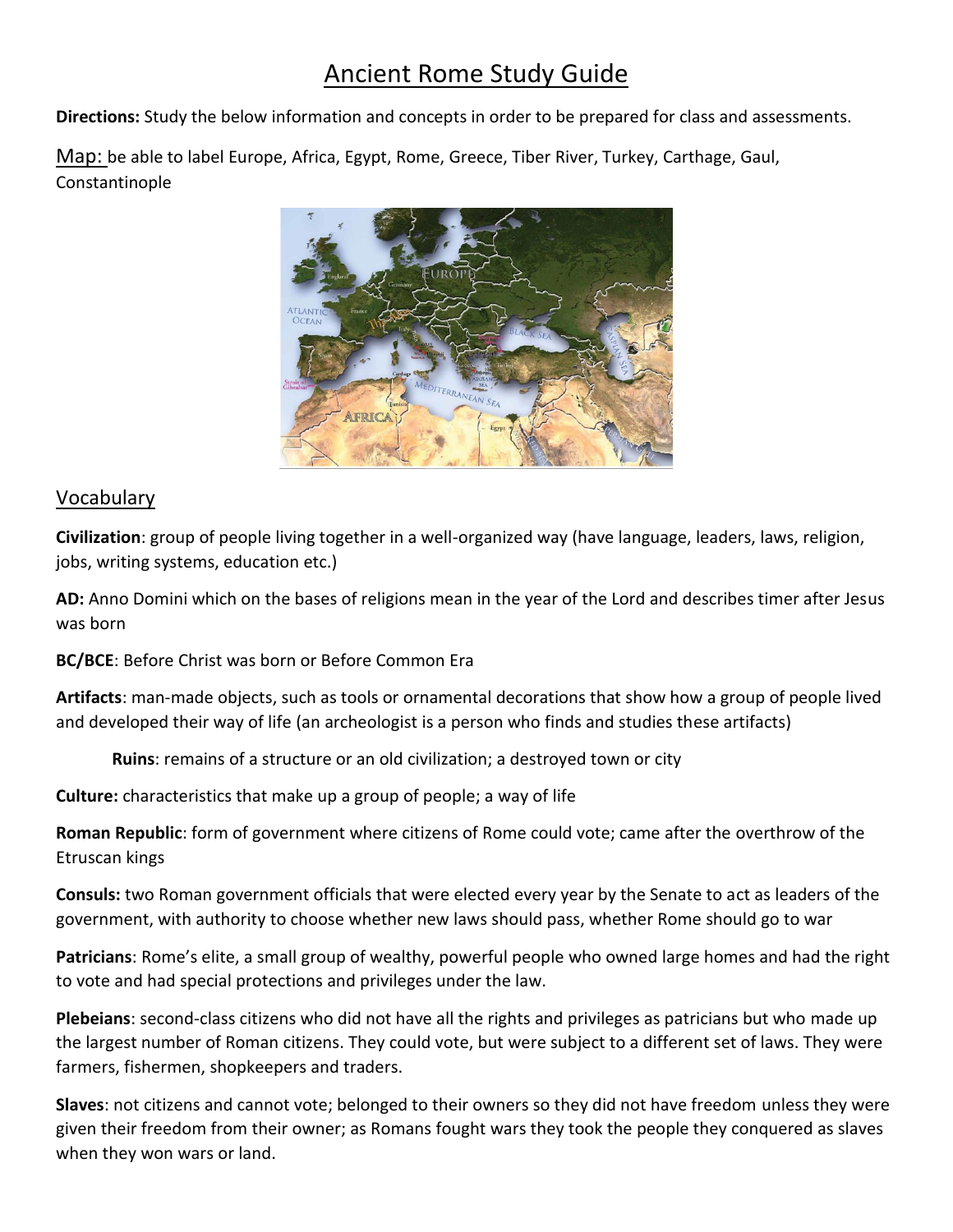**Punic Wars:** series of wars that lasted for more than one hundred years between the Romans and the Carthaginians who were from an area of North Africa called Carthage.

**Empire**: a group of countries or regions ruled by one ruler or one government; a large area controlled by one emperor

**Pax Romana:** Two-hundred-year period of Roman peace.

**Legend:** story about a person or an event from the past that is believed by many people to be true in part or in whole, but cannot be proven to be absolutely true (ex. Romulus and Remus)

**Architectural**: related to the art of designing buildings and other structures: describes the style in which buildings and other structures are designed

- **Arches**: curved structures made of stone, brick, or wooden wedges that are constructed over and opening and act as a support for walls or other weights above the opening
- **Colosseum**: sports stadium for Romans to watch gladiators fight each other and animals to the death
- **Circus Maximus**: where chariot races, acrobatics, jugglers, and other entertainment took place
- **Aqueduct**: a raised canal, pipe, or channel that carries water to different places

### People

**Romulus**: brother to Remus whom he killed and is a part of the legend that tells about the creation of Rome and is why Rome is named Rome

**Remus**: brother to Romulus who killed him and is part of the legend that tells about the creation of Rome

**Julius Caesar:** skilled general; earned the Civic Crown for his bravery as a soldier; he became one of the two consuls; proconsul (governor) of many provinces in Northern Italy; Caesar conquered many lands and became dictator of Rome and was later assassinated by Brutus.

**Cleopatra:** Queen of Egypt that formed an alliance with Julius Caesar and Rome after he killed her brother Ptolemy to help her gain power; she shipped much-needed wheat to Rome; later worked with Marc Antony to control Rome and Egypt until defeated by Augustus

**Augustus Caesar:** Julius Caesars adopted son also known as Octavian who worked with Marc Antony (who would later become his enemy) to bring Rome back together; became popular Roman Emperor who expanded Rome

**Jesus:** known as a teacher is his lifetime; told parables, which are stories with important lessons about life and about God

**Constantine the Great**: the first Christian roman emperor who made laws ending the persecution of Christians (Constantinople was named after him)

**Justinian:** a byzantine emperor who ruled during a time that the empire of Rome was split. He controlled the eastern half and then marched to reconquer the western half. He wrote the Justinian Code, which is a body of roman laws